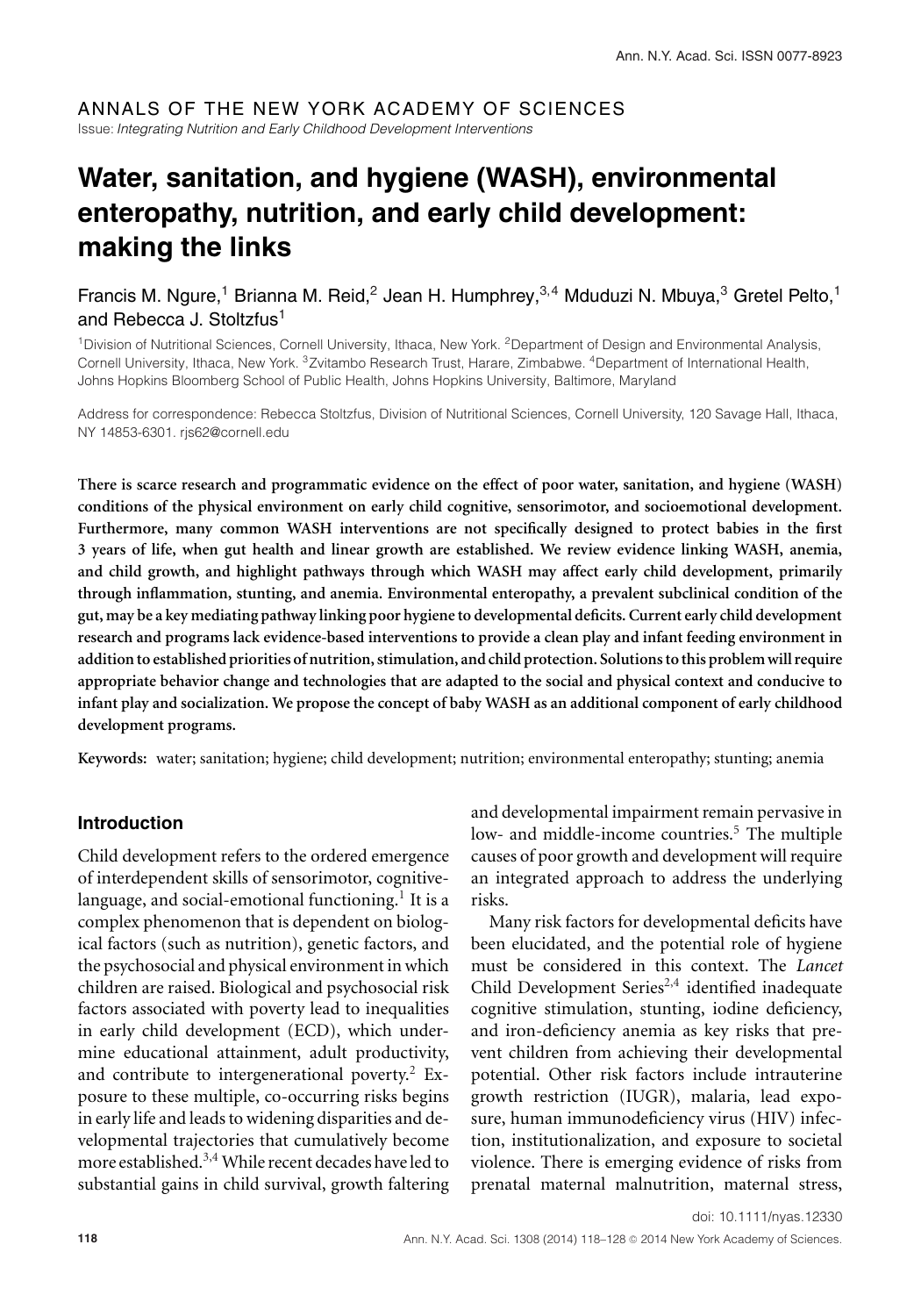

**Figure 1. Summary of the relationships potentially linking poor hygiene in early childhood to child development.**

and families affected by HIV. Evidence of adverse effects of environmental toxins on child development has been well documented $6,7$  with greatest attention toward lead, mercury, and polychlorinated biphenyls (PCBs), and more limited data on other heavy metals, solvents, and pesticides. Notably, in the two Child Development Series previously published in *The Lancet* there is no reference to any potential effect of hygienic and sanitary conditions of the physical environment on child development.2,4,8–10

In this paper, we develop the argument that poor hygiene, resulting in microbial ingestion, is a risk factor for poor ECD. We review evidence on the links between clean water, sanitation, and hygiene (WASH), and stunting and anemia, which are known risk factors for child developmental deficits, and highlight how current WASH interventions fail to adequately protect children in the first 3 years of life. We advocate for a more holistic view of WASH oriented to babies in the first years of life and for the development of interventions targeted to this age group. The relationships that we focus on in this paper are summarized in Figure 1.

#### **Undernutrition and poor child development**

The relationship of malnutrition to child development is especially salient to our discussion of WASH because malnutrition may be the major mediator on the causal pathway between unhygienic environments and child development. Adequate nutrition during pregnancy and the first 2 years of life is necessary for normal brain development, which lays the foundation for future cognitive and social ability, school success, and productivity. An estimated 200 million children under the age of 5 years in low- and middle-income countries are at risk of not achieving full developmental potential partly due to undernutrition.<sup>10</sup> Undernutrition affects brain development directly, and also affects physical growth, motor development, and physical activity, which may, in turn, influence brain development through both caregiver behavior and child interaction with the environment.<sup>11,12</sup> We focus on stunting and anemia in this review because of their plausible potential links to unhygienic environments, as postulated below.

Iron is a structural component of hemoglobin and is also essential to brain development through its roles in myelination and neurotransmission. $^{13}$ Iron-deficiency anemia in Costa Rican infants was associated with alterations in affect and activity behaviors that are linked to functional isolation.<sup>14</sup> Anemic infants were easily tired, hesitant, less attentive, less playful, and less exploratory of their environment. Longitudinal studies have demonstrated deficits in cognition and school achievement from 4 to 19 years of age in children who were anemic in their first 2 years of life.<sup>15,16</sup>

Linear growth failure is also associated with poor cognitive and motor development. In pooled analyses from five birth cohorts in low- and middleincome countries, stunting at 24 months was associated with a 0.9 year reduction in schooling, delay in school enrollment, and 16% increased risk of failing at least one grade in school.<sup>17</sup> In a largescale nutrition supplementation trial in Guatemala, provision of a high-energy protein supplement during the first 3 years of life significantly increased height gain in early life, intellectual performance at 11–26 years of age, and intelligence scores and wages in men at  $26-42$  years of age.<sup>18</sup>

Although stunting and anemia are both clearly linked to malnutrition, dietary interventions alone have not normalized growth or hemoglobin levels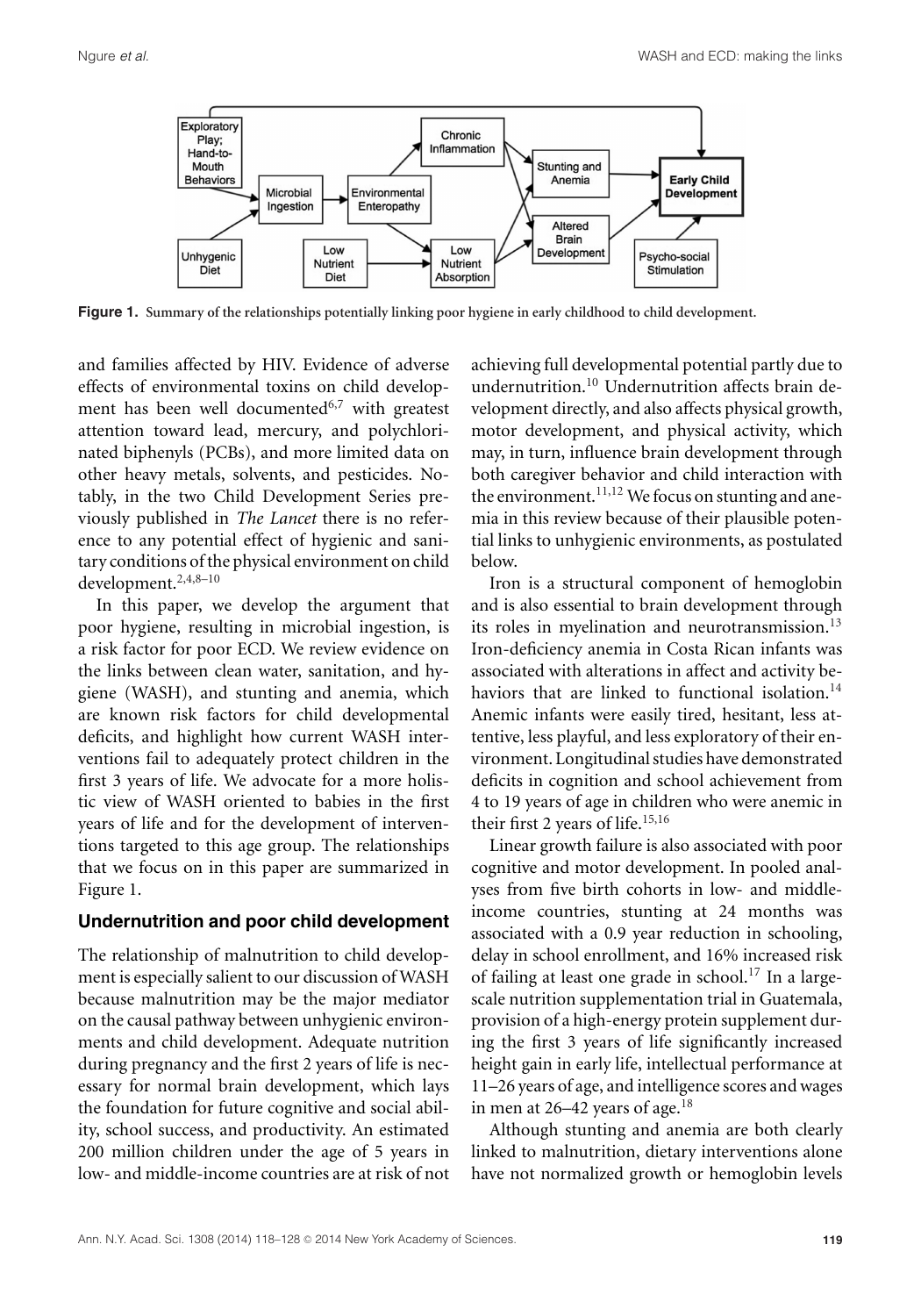in children from low-income contexts. A recent review of 38 efficacy studies utilizing nutrient-dense foods and supplements with or without nutrition education<sup>19</sup> showed an approximate 0.7 Z-score gain in height for age (HAZ) at best; this is only one-third of the average deficit in Asian and African children  $(-2.0 Z)$ .<sup>20</sup> Similarly, about half of the burden of pediatric anemia is not resolved through iron interventions.<sup>21</sup>

#### **WASH and malnutrition**

Poor conditions of WASH are associated with 6.6% of the global burden of disease and disability, and 2.4 million deaths annually due to diarrhea, subsequent malnutrition, and their consequences.<sup>22</sup> Most of this disease burden falls on children in lowincome countries. Some authors have claimed that poor WASH accounts for as much as 50% of maternal and childhood underweight, primarily through the well-described synergy between diarrheal diseases and undernutrition, whereby one increases vulnerability to the other.<sup>23</sup> On the other hand, the *Lancet* Maternal and Child Nutrition Series estimated that hygiene and sanitation interventions implemented with 99% coverage would reduce diarrhea incidence by 30%, which would, in turn, reduce the prevalence of stunting by only 2.4% at 36 months of age. $^{24}$  Thus, although the role of water and sanitation in regard to diarrhea has widely been studied, the relative contribution of diarrhea to stunting remains controversial.

An association of improved water supply and sanitation with better growth outcomes in children has been reported from cross-sectional, case-control, and prospective cohort studies. Using nationally representative cross-sectional samples from eight countries,  $Esrey^{25}$  estimated that an improvement in sanitation was associated with 0.06–0.65 increments in HAZ. Improved water sources were associated with smaller benefits to height that were only apparent when sanitation was also improved. In a longitudinal cohort design, Peruvian children at 2 years of age with the worst conditions for water source, water storage, and sanitation were 1.0 cm shorter than children with the best conditions.<sup>26</sup> Similarly, Bangladeshi children younger than 4 years of age living in households with good water quality, improved toilets, and hand washing facilities had a HAZ 0.54 (95% CI: 0.06–1.01) greater than children that were not living in those conditions.<sup>27</sup>

Other studies have also reported improved growth outcomes in children from households with either improved water supply, sanitation, or both in different countries. $28-30$  In a large prospective cohort study in Sudan, the risk of stunting was lowest in children who came from households with water and sanitation (multivariate  $RR = 0.79, 95\%$ CI:  $0.69-0.90$ ).<sup>31</sup> Among children who were stunted at baseline, those who came from households with water and sanitation had a 17% greater chance of reversing stunting than their peers from households without either facility. The effects of water quality and sanitation on child growth are complex and they may involve interaction between the two factors. A synergistic effect of water and sanitation on growth was reported among young children in Lesotho in a prospective study<sup>30</sup> and in the Esrey study described above,<sup>25</sup> but a similar synergy was not found in Sudan. $31$  These inconsistent findings might be explained by differences in hygienic conditions of the physical environment of the child and personal hygiene practices.

The randomized trial evidence for hand washing as a specific component of WASH is growing, with a 2008 Cochrane review of four studies from low- or middle-income countries showing an overall 32% decrease (IRR 0.68, 95% CI: 0.52–0.90) in diarrhea from hand washing interventions.<sup>32</sup> Of particular salience to our topic is a recent trial of hand washing in Karachi, Pakistan, that found a large protective effect on diarrhea,  $33$  no effect on stunting,  $34$ and yet significant and meaningful effects on child motor and cognitive development that were consistent across all domains assessed.<sup>34</sup> The authors concluded that there are multiple pathways through infections and inflammation, nutrient intake and metabolism, and caregiver interactions that could link hand washing to child development.

In a study of functional consequences of mild to moderate malnutrition in a rural area of central Mexico, WASH indicators were strongly and significantly associated with growth (height, weight, and height for weight) in children aged 6 and 30 months, when socioeconomic status, household size, and dietary intake were controlled in the statistical analysis. $35$  Two recent studies further support the role of WASH in child stunting; in a recent cross-sectional study, poor household hygiene was associated with lower HAZ independent of infant feeding practices, recent morbidity, household food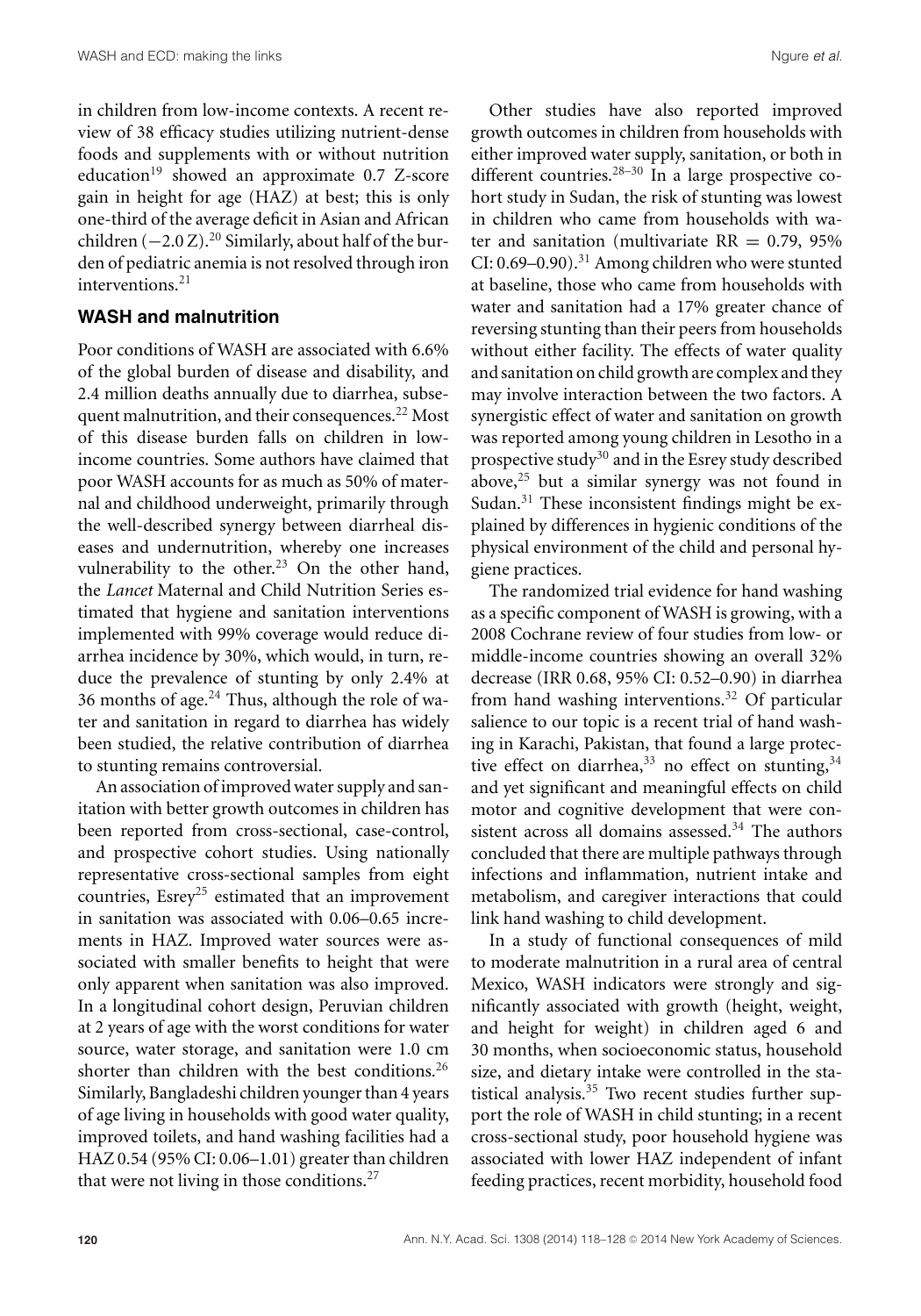security, and socioeconomic status in 2- to 5-yearold children in Ethiopia.<sup>36</sup> Children from the dirtiest households had 0.32 lower adjusted mean HAZ than children from the cleanest households. The evidence of this association at an age when stunting is more complete was thought to be due to cumulative negative effects of caregiver hygiene behaviors and poor domestic hygiene.

Experimental evidence is needed to examine the causality of these observations. However, a recent nonrandomized experimental design demonstrated that in a food-insecure region in Ethiopia, children aged 6–36 months from a WASH intervention area gained 0.33 Z score more in mean HAZ over 5 years  $(P = 0.02)$  than children from three comparison villages who did not receive any additional intervention; all areas received the governmental Productive Safety Net Program.<sup>37</sup> The WASH intervention was comprehensive, including protected water supply, sanitation education, soap use, hand-washing practices, sanitaryfacility construction, cleanliness of the house, construction of separate housing for animals, and keeping water clean. In the same study, areas allocated to receive nutrition education or health education without WASH did not show effects on child growth.

#### **WASH and environmental enteropathy**

How does WASH exert these effects on child growth and development? Two longstanding observations have been newly integrated in a hypothesis that poor sanitation and hygiene cause stunting not only through diarrhea, but also through the subclinical condition, environmental enteropathy  $(EE)$ .<sup>38</sup> The first observation is that the introduction of antibiotics to chicken feed led to a trophic response in poorly growing chicks reared in unhygienic and unsanitary environments. Antibiotic-treated chicks reared in dirty environments attained normal rates of growth and skeletal muscle accretion.<sup>39,40</sup> However, chicks raised in hygienic and sanitary conditions had high rates of growth and skeletal muscle accretion, compared to their dirty counterparts. Adding antibiotics to feeds did not have an additional effect on growth. Subsequently, more research on poultry showed that chronic immune stimulation with consequent mediation of catabolic and antitrophic metabolic processes was responsible for growth impairments in chicks raised in unhygienic environments. $41,42$  Solomons *et al.*<sup>43</sup> suggested that a similar phenomenon of impaired growth occurs in children growing in poor hygiene and sanitation conditions. Even when children are not apparently infected, the microbial-laden environment may provide a lowlevel chronic immune stimulation with catabolic consequences that result in poor growth.

The second observation concerns enteropathy and growth failure in African children. In The Gambia, growth faltering was not associated with dietary inadequacy or clinical diarrhea but with the ratio of urinary lactulose to mannitol—an indicator of subclinical intestinal permeability. This accounted for 39% of ponderal and 43% of linear growth failure.<sup>44</sup> A subsequent study by the same investigators demonstrated that translocation of immunogenic macromolecules across a permeable gut leads to stimulation of the systemic immune processes and subsequent growth impairment.<sup>45</sup> Intestinal permeability of the Gambian infants was abnormal and associated with growth impairment (*r* = −0.41, *P* < 0.001). Elevated plasma concentrations of endotoxin and immunoglobulin (Ig) G-endotoxin core antibody were also associated with growth impairment and measures of mucosal enteropathy. This research was seminal in showing mechanisms strongly linking chronic asymptomatic mucosal enteropathy to growth failure.

Humphrey<sup>38</sup> has recently hypothesized that exposure to larger quantities of fecal bacteria due to poor sanitation and hygiene is the cause of this enteropathy, now termed as EE. She also hypothesized that the primary causal pathway from poor sanitation and hygiene to stunting is EE and not diarrhea. EE is an energy-intensive subclinical condition, characterized by villous atrophy, crypt hyperplasia, increased permeability, inflammatory cell infiltrate, and modest malabsorption.<sup>46</sup> These processes impair absorptive and barrier functions of the small intestine mucosa lining, causing growth to falter.

Chronic immune stimulation arising from EE may also be an underlying cause of anemia. Anemia of inflammation is the second most prevalent form of anemia, after iron-deficiency anemia.<sup>47</sup> Inflammation disturbs iron homeostasis by reducing iron absorption and by diversion of iron from the circulation into storage sites of the reticuloendothelial system, subsequently limiting availability of iron for erythroid progenitor cells and iron-restricted erythropoiesis.<sup>47</sup> Inflammation also reduces plasma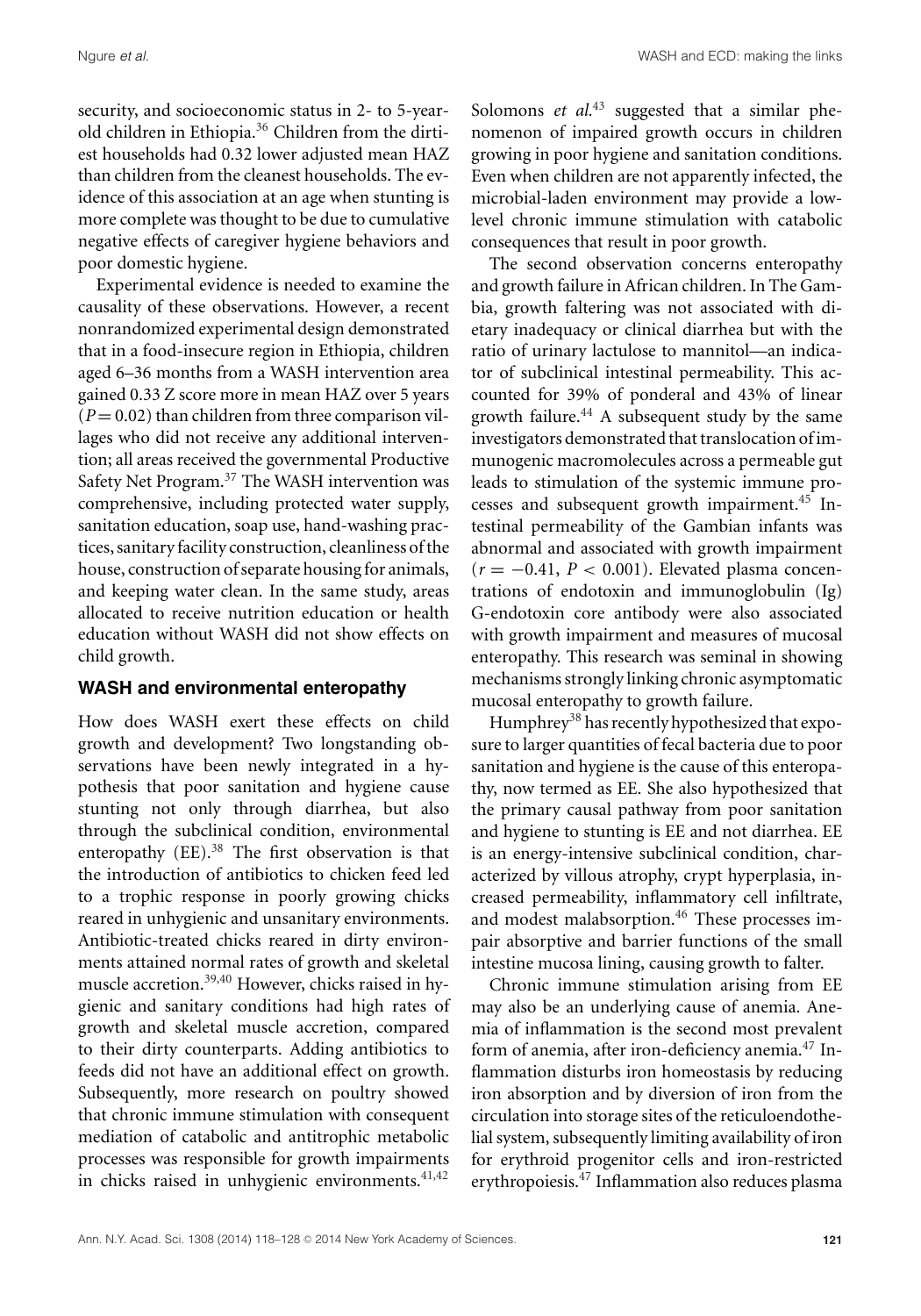retinol, which is essential to erythropoiesis. These processes cause anemia by inhibiting iron uptake by erythroblasts, and may also affect iron utilization by other target tissues critical for child development, including muscle and brain.

#### **Implications for children's play and feeding environment in low-income households**

Contamination of the domestic environment with animal and human feces in poor households is ubiquitous. Human and animal feet carry feces deposited in the open, bringing diverse microbes and pathogens into the domestic environment and the immediate vicinity of infants and young children.<sup>48</sup> Infants and young children arefrequently exposed to poultry feces in poor-resource settings. In Peruvian households, toddlers' hand contact with poultry feces occurred 2.9 (SD 3.0) times, on average, and an average of 3.9 (SD 4.6) feces-to-mouth episodes was observed per household in 12 hours.<sup>49</sup> Campy*lobacter jejuni,* a pathogenic bacterium important in causing dysenteric diarrhea, was isolated in chicken feces up to 48 h after deposition in these Peruvian slums.<sup>49</sup> Similarly, fecal contamination of infant and young children's play areas was reported in 66% of households in Bangladesh (Zeitlin *et al*., as cited in Ref. 49). About half of the mothers reported seeing a child touch or eat animal feces in the previous two weeks.

In a recent in-depth observation study of 23 households in rural Zimbabwe, three infants actively ingested 11.3  $\pm$  9.2 handfuls of soil (mean  $\pm$ SD) and two ingested chicken feces  $2 \pm 1.4$  times in 6 hours.<sup>50</sup> Infant play and feeding areas were frequently contaminated with fecal bacteria in these households. The majority of households' kitchen floors (82%) and soil samples (64–82%) were contaminated with *Escherichia coli*, the most definitive indicator of fecal contamination. Exploratory ingestion of soil and chicken feces was identified as the predominant fecal-oral transmission pathway of bacteria in infants and toddlers (3–18 months old), due to the very high bacterial load of these substances.<sup>36</sup> In an earlier study in rural Zimbabwe, a nosocomial pathogenic bacteria, *Clostridium difficile*, was isolated in 37% of soil samples, 17% of chicken feces, and 6% of water samples collected from 146 households.<sup>51</sup> More than half of these isolates in soil and chicken feces were toxigenic strains. Using specific molecular techniques, human *Bac-*

*teriodales*, pathogenic *E. coli*, enterovirus, and rotavirus genes were detected in soil samples from rural households that used pit latrines in Tanzania.<sup>52</sup> Soil samples collected from inside the house and food preparation areas had a higher concentration of fecal indicator bacteria and general *Bacteriodales* compared to soil collected near or inside the latrine. There were no significant differences between the level of fecal contamination of the household environment between households using pit latrines with a concrete slab (improved sanitation) and those using one without a concrete slab.<sup>52</sup>

Thus, fecal contamination of children's play and feeding environments is a constant and cumulative health risk during the critical window of a child's growth and development. By combining behavioral ingestion data and microbiological data from Zimbabwe, it was estimated that ingestion of homestead soil amounts to *E. coli* intake similar to or greater than that from untreated drinking water, and that *E. coli* intake from ingestion of chicken feces is 4000 times greater than that from either untreated drinking water or soil.<sup>50</sup>

Several recent studies have also shown that infant and young children's foods are frequently contaminated with fecal indicator bacteria, especially when those foods have been stored and fed at later times. Infant or young children's foods were heavily contaminated in studies in peri-urban Mali, Bangladesh, and Zanzibar, Tanzania.53–56 Surprisingly, infant foods were not found to contain *E. coli* in rural Zimbabwe, although about half of household drinking water samples were contaminated.<sup>50</sup>

## **Proposed causal chain from poor hygiene to ECD**

We hypothesize that poor cognitive, sensorimotor, and socioemotional development are mediated in part through anemia of inflammation and stunting resulting from poor gut health and chronic immune stimulation, in addition to other wellestablished causes of developmental deficits. The intermediate biological mechanisms underlying the concomitant environmental risks and diet deficiencies on the one end, and a child's developmental outcomes on the other, interact and overlap in a complexmanner. Forinstance, clinical or subclinical inflammation prevents iron absorption in contexts with limited micronutrient-rich foods. Anemia induced by inflammation may also contribute to poor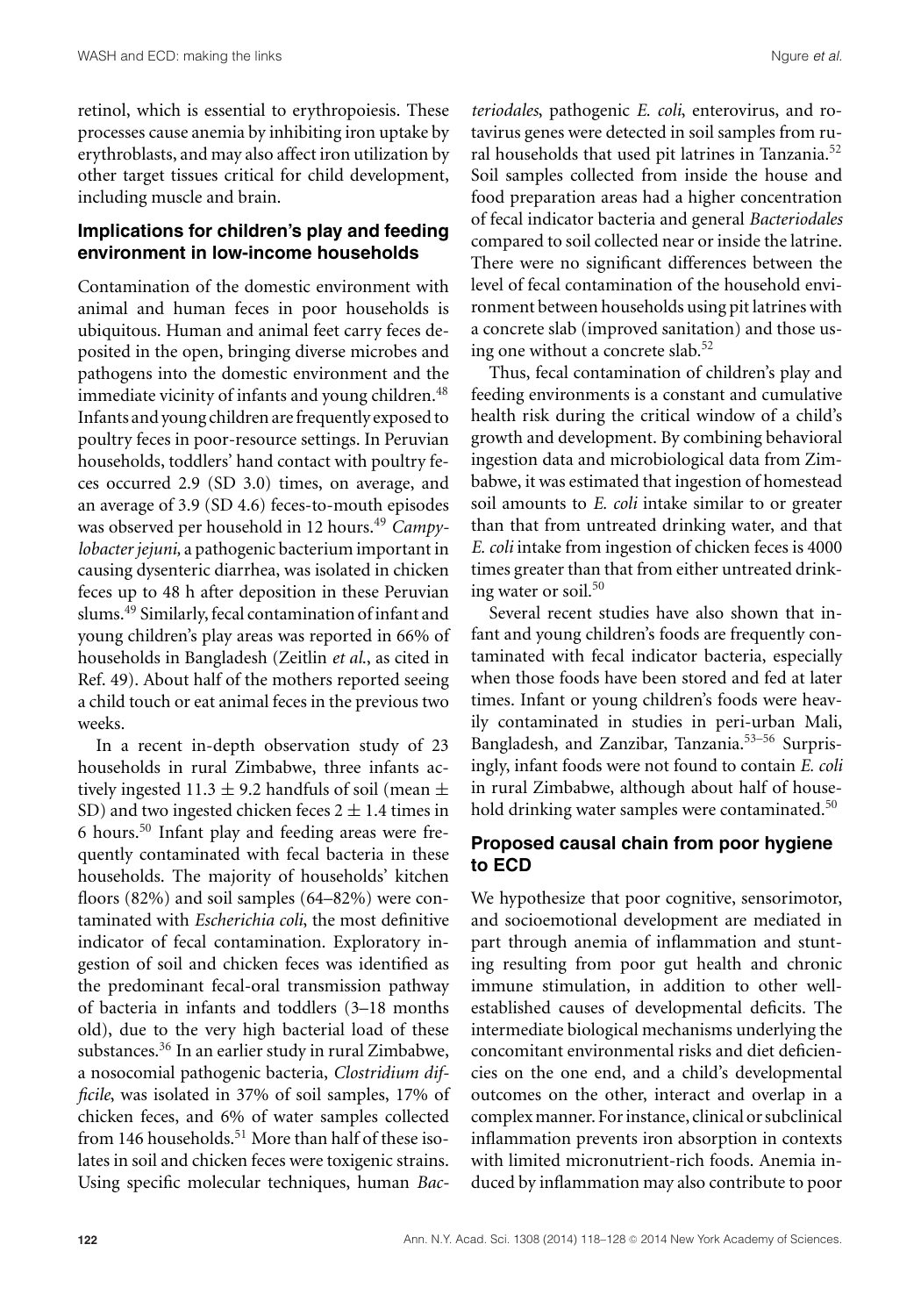mother–child interaction behavior, which is critical to cognitive and socioemotional development in children. Even though some of the diet-induced deficits in brain development may be ameliorated by positive child and caregiving experiences (e.g., psychosocial stimulation), the constant state of immune stimulation, even in the absence of overt clinical disease, could have cumulative effects with adverse developmental outcomes in contexts of poverty.

These nutritional and environment risks<sup>57</sup> retard growth and affect the mother–child behavior patterns that are critical to better development. Normal development requires a balance between time spent with caregivers and time spent freely exploring the environment.<sup>14</sup> As described earlier, anemic infants are more likely to be hesitant of exploring their environments and to cling to their caregivers. Poor physical growth may also influence development through caregiver behavior and the child's interaction with the environment.<sup>58</sup> Caregivers may treat children who are small for their age as younger than they actually are, resulting in less appropriate stimulation and therefore altered brain development. In addition, children with such a constant state of immune stimulation may also be irritable or withdrawn, eliciting negative treatment from caregivers. Lower activity due to frequent illness or reduced aerobic capacity could limit a child's exploratory behavior and initiation of interactions with the caregiver. These mechanisms may contribute to delayed motor and cognitive development as seen in children with protein-energy malnutrition $59$  and iron-deficiency anemia.<sup>13</sup>

## **The programmatic gap between WASH and ECD**

Integrated ECD interventions, such as the Essential Package developed by CARE, Save the Children, and other key stakeholders,<sup>60</sup> and Care for Development developed by the United Nations Children's Fund (UNICEF) and World Health Organization (WHO), $61$  acknowledge the importance of preventing frequent child illnesses and promoting clean water and positive hygiene and sanitation practices. These programs do not, however, include more specific, holistic, age-targeted approaches to preventing the microbial burden encountered by young children in their play and feeding environments.

WASH interventions have focused on improved sanitation, point-of-use water treatment, and maternal hand washing. None of these interventions address the important vectors of soil, poultry feces, and infant foods highlighted in this review. Smallscale pilot interventions for food hygiene in young child feeding have been implemented successfully in Bangladesh and Mali,<sup>53,54</sup> using critical control points as the framework for training mothers. Fecal indicator bacteria in children's foods decreased substantially after training mothers. For example, in peri-urban Mali, mothers were trained on handwashing with soap, and safe food preparation, heating, cooling, and storage.<sup>54</sup> Both of these studies were small (30 mothers) and relatively short term (3 months), and the authors called for larger trials to test feasibility and efficacy at scale.

We know even less about how to interrupt the ingestion of contaminated soils and animal feces. Hand washing interventions usually focus on hand washing by mothers and other caregivers, but most commonly the hands that enter an infant's mouth are his or her own.<sup>50</sup> Many of these key events for baby hand washing occur frequently and at unpredictable times, and are difficult to keep track of. Infants and young children in resource-poor contexts frequently crawl on contaminated soil and surfaces, as they explore dirty objects from the ground. In addition to a lack of knowledge about the environmental risks that babies are exposed to, most caregivers have time constraints and carry out multiple tasks concurrently, limiting their capacity to attend to such random hand washing events.

Interventions to separate infants and toddlers from free-range poultry have so far not been successful. Corralling poultry was intermittent in a shanty town in Peru even with extensive orientation and technical support, and proved to be ineffective in separating children from contact with chicken feces.<sup>57</sup> Commonly perceived barriers to corralling chickens at all times include the commitment and high cost of feeding the birds, building and maintaining corrals, and purchasing vaccines.Many growersin this setting attributed human characteristics to birds: they want to run, play, eat food they like, scratch (for chickens), and swim (for ducks). They also held the common belief that freerange chickens have better tasting eggs and meat. In short, existing WASH interventions are not designed to interrupt the primary vectors of fecal-oral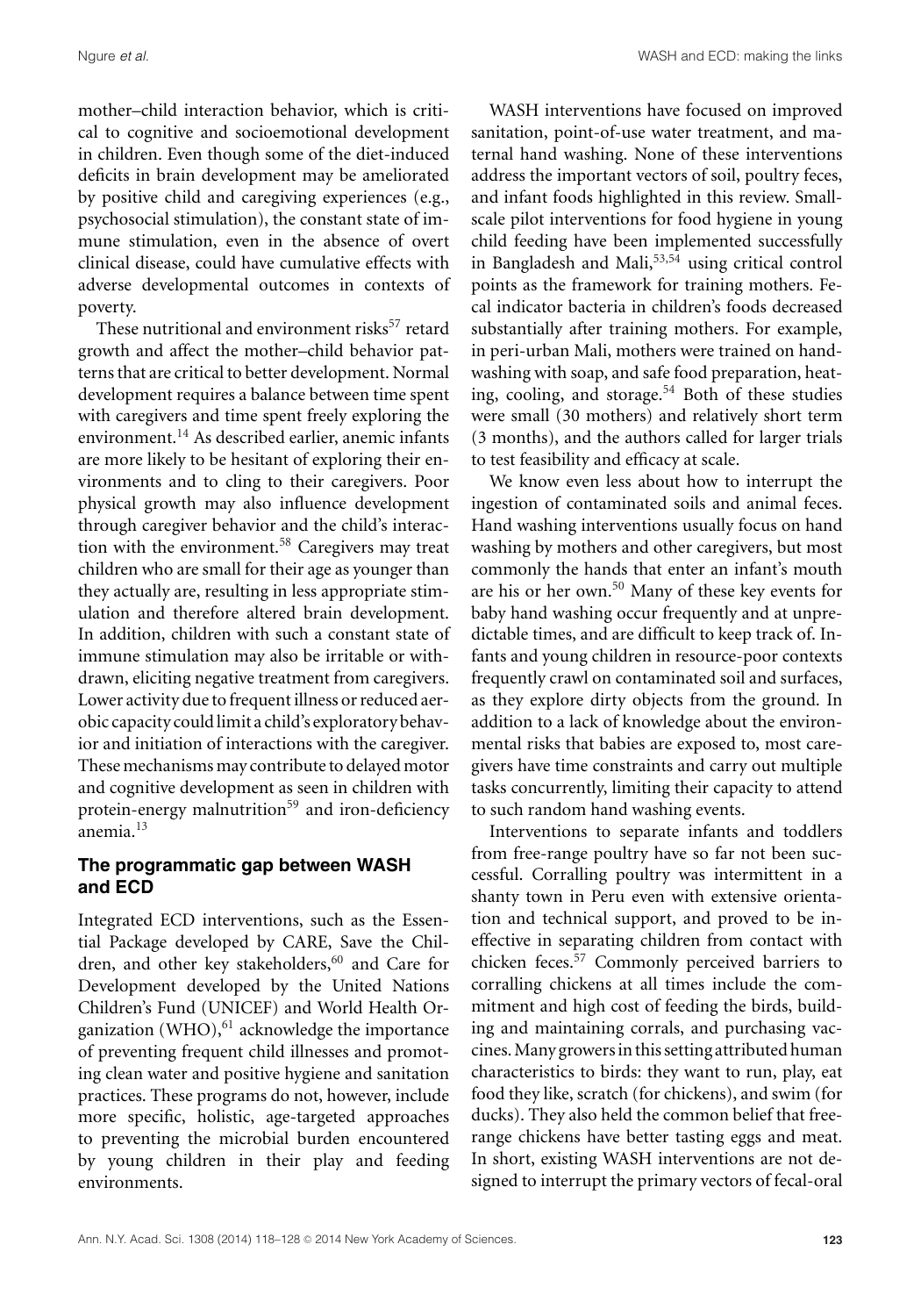transmission for children within the first 2 years of life, the critical window for stunting, anemia, and poor child development.

Compounding these challenges is the need for young children to experience the world in a sensorimotor way through their bodies and interactions with the environment. In recent decades, research has strengthened knowledge about the connection between play and childhood development, especially during early and middle childhood. Jean Piaget<sup>62</sup> and Lev Vygotsky<sup>63</sup> were among the first to link play with cognitive development. Stimulating play affords young children the opportunity to master skills in memory, information processing, and other cognitive abilities necessary for learning.<sup>64</sup> Studies by Bodrova and Leong show a direct link between play in young children and memory, school adjustment, oral language development, and improved social skills.<sup>65</sup> Thus, quality play in early childhood is a prelude to positive functioning later on in development.<sup>66</sup>

Interaction with the environment in play is a critical area for increased attention in environmental design research and innovation in support of early childhood development. Infants experience their environment through sensory perception and exploration, which, in turn, contributes to the learning and development of important cognitive concepts.<sup>66</sup> Visual perceptual information contributes to the development of infants' cognitive understanding of motion, depth, and event sequencing.<sup>67</sup> Cognitive and motor development takes place through manual activities and tactile exploration within the environment. The environment provides rich sources of information about shape, texture, consistency, object properties, and the development of object representations and auditory signals from environmental sounds contribute to word learning and joint attention. $63$  The unique contribution of sensory stimuli from each of these sensory modalities maximizes perceptual learning and cognitive development and occurs specifically through infants' play and exploration of their microsystem environment. Children learn about their world through exploration and consolidate that information in their play.<sup>66</sup> Thus, interaction with the environment through play supports the total development—social, cognitive, affective, emotional, and physical—of all children.<sup>66</sup> Yet, for many young children in poor households, the environment is a substantial microbiological threat to health.

#### **Designing a protective space: considerations for ECD**

To address babies' environmental hygiene, we propose a clean and protective play space, designed to protect, stimulate, and promote learning for babies in the context of their culture and family structure. The play space should allow active and socially relevant play, which is required for healthy brain growth.<sup>68</sup> New baby products, such as a play space, should be provided with education to promote acceptability and appropriate adoption. Care should be taken to educate mothers and other caregivers about the need to maintain healthy social interaction in the context of such an intervention, and the effects on child physical, social, and cognitive development will need to be evaluated.

Child play happens in a cultural context, and while there are universal developmental schedules, play unfolds around culturally influenced behaviors.<sup>66</sup> Therefore, play spaces must be responsive to the dominant adult concepts of childrearing and social interaction.<sup>69</sup> Culturally variable dimensions include the participation of specific play partners, the extent of child initiations of social pretend play with caregivers, the various functions of social pretend play in interaction, and specific themes.<sup>66,70</sup> We introduced American playpens in a small pilot study in Zimbabwe but elicited some negative reactions from the community for a number of reasons, primarily related to cultural concepts of play. For instance, mothers commented that their "child will not have room to experiment," and "people need to understand why the child is being kept in a playpen," in reference to the general cultural practice of not using any child containment. In the focus group, one mother was adamant about not using a playpen, expressing concern about her child hurting himself. She said that the American playpens were "too small ... my baby needs all the yard to explore."

From the hygiene perspective, a play space is only helpful if it can be kept clean. Both floor and walls must be considered in this respect, and the walls need to be designed to keep chickens out. Household members, especially those who directly care for the child, must perceive the potential benefits to outweigh the burdens of any new technology. For a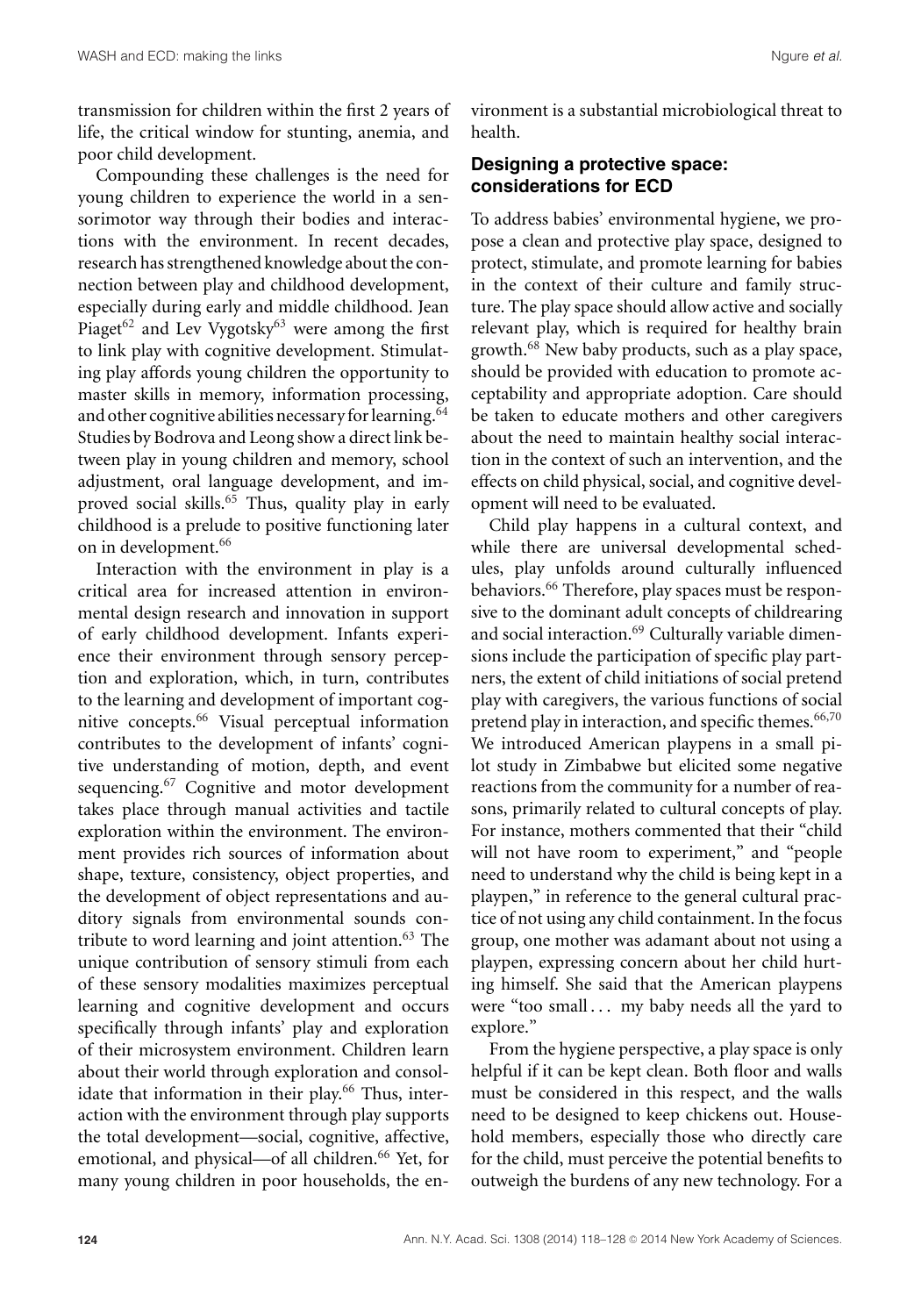mother (or other caregiver) with many demands on her time, the convenience of a play space (or inconvenience of keeping it clean) is likely to be a major factor influencing use.

The safety of protective play space design is also imperative. International standards for fullsize baby cribs can provide a basis for safety. Safe designs will follow applicable safety specifications, performance requirements, structural integrity, use of nontoxic materials, and design requirements to prevent choking, pinching, shearing, entrapment, cuts, or entanglement on elements such as corner postextensions.<sup>71</sup>

## **Research, program, and policy implications**

The research needed to act on the link between WASH and ECD will be multidisciplinary and inquiring of local realities and conceptions. Expertise in hygiene, design, nutrition, food science, and child development needs to be brought together with cultural concepts of play and childcare. Ethnographic methods employed in each of these fields of research are powerful tools for understanding the problem and its solutions.

Holistic inquiries into WASH are not new. In studies conducted 25 years ago,  $35$  investigators made the intriguing discovery that the rural Mexican women who were participating in the longitudinal growth study already had a holistic concept of WASH practices, which they termed as *organizada*. According to key informant interviews, women who had a clean house, whose young children were neat, clean in appearance, and wore clean clothes, and whose older children went to school and did their homework were *organizada*. Whether they covered their dishes to keep off flies, had clean work surfaces in the kitchen area, washed their children's hands and face before and after they ate, had clean finger nails—all of these were characteristic of women who were *organizada*. It is unlikely that rural Mexican women in the 1980s were unique in articulating a cultural construct we refer to as WASH—which also includes elements, such as homework, that do not fit our idea of WASH. It is probable that there are many other communities and cultures in which emic interpretations and formulations of WASH are to be found. Identifying these and examining the areas of overlap and nonoverlap with the concepts of researchers and intervention designers is a first step

toward sharpening our own conceptual frameworks and improving the effectiveness of interventions.

We propose the concept of baby WASH as an additional focal component of early childhood development programs, motivated by the dual concerns of EE and infectious diseases. The essential goal of baby WASH is to interrupt the key fecal-oral vectors of babies' hands and hand-to-mouth activity, paying attention to animal feces as well as human feces. This emphasis on the baby does not replace more general household-level interventions, which may reduce overall contamination of the household environment, but rather targets WASH interventions to the individual of most concern to ECD and nutrition: the very young child. Research by our group and others leads us to conclude that baby WASH interventions require baby hand washing at key times and creation of a hygienic and protective play environment, in addition to hygienic infant feeding and household hand washing and sanitation interventions. ECD programs and interventions should include appropriate behavior change and technologies that are adapted to the social and physical context, and conducive to infant play and socialization. Care should be taken to preserve infants' exploration of their environment when designing such technologies.

The following set of research questions is key to understanding how to integrate WASH most effectively into nutrition and ECD programs:

- Is microbial ingestion a primary cause of EE in
- infants and young children?<br>• If so, does microbial ingestion from animal
- feces matter equally as much as human feces?<br>
Is the concept of a protective play space culturally, socially, and economically feasible for
- rural low-income households? Would such a play space decrease microbial
- ingestion?<br>• If so, how large is the protective effect of a play space compared to other baby WASH inter-
- ventions such as infant food hygiene?<br>• How can behavior-change education be developed to support the hygienic protection of infants and young children, with or without
- new technologies such as play spaces?<br>• Does effective baby WASH programming contribute independently or synergistically to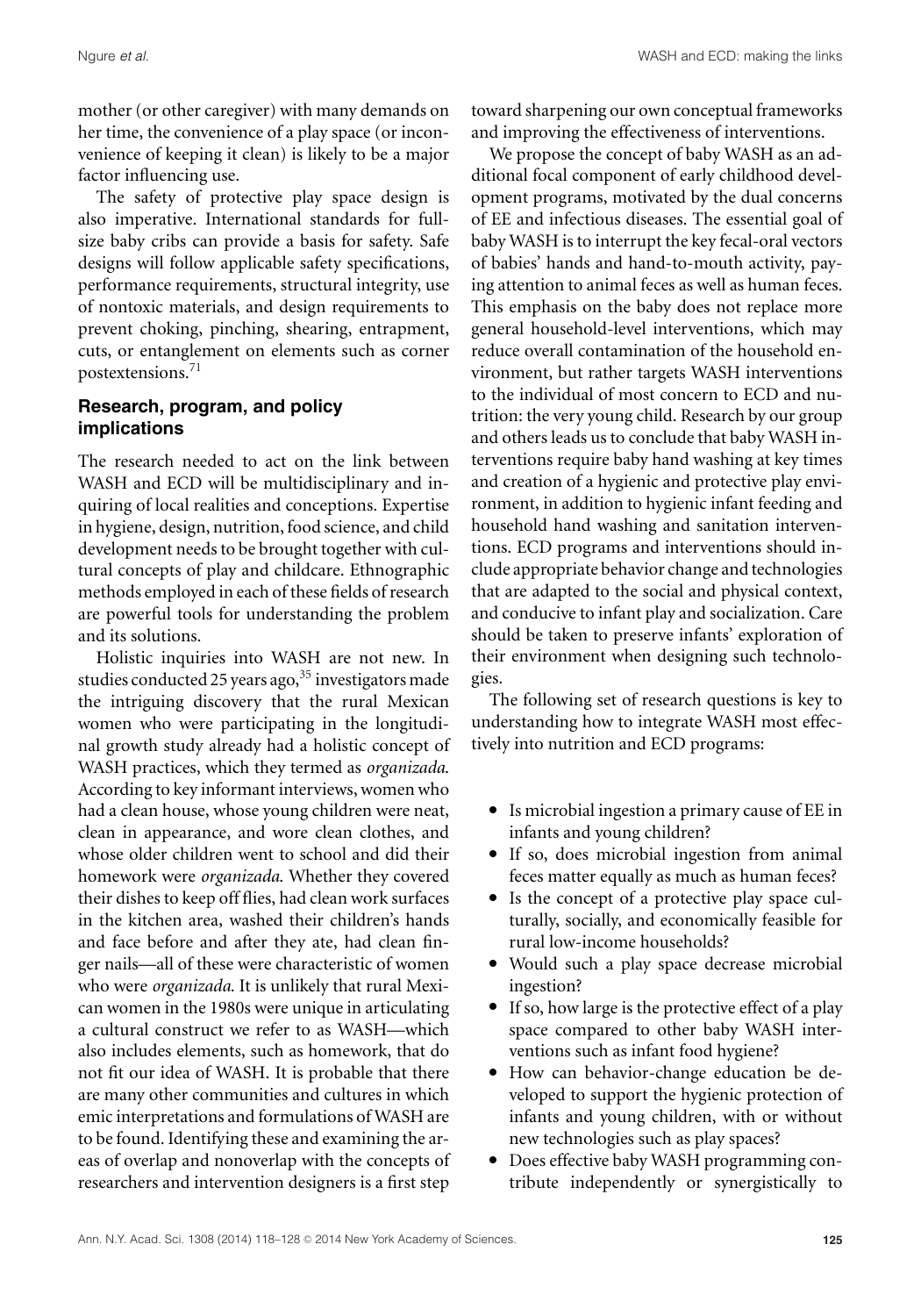child development, along with nutrition and stimulation?

On the basis of both empirical and theoretical evidence, we have argued that the specific components of WASH interventions need to be expanded in support of ECD. Child health, nutrition, growth, and development are interlinked, and are influenced by the hygiene of the immediate environment in which the baby begins to explore the world. In addition to expanding the scope of interventions, it is also important to broaden the conceptual structure of WASH as an aspect of child nutrition and development interventions, and not simply as the sum of toilets, caregiver hand washing, and water purification. WASH should be defined holistically as broadly encompassing the hygiene-related aspects of the physical and behavioral environment in which children are being raised. At the household level, where it directly affects children's growth and development, effective WASH management is a composite of multiple factors. The interactions of these various factors produce the WASH conditions and processes of concern for research and intervention planning and implementation.

#### **Conflicts of interest**

The authors declare no conflicts of interest.

#### **References**

- 1. UNICEF. 2006. *Programming Experiences in Early Child Development*. New York: UNICEF.
- 2. Engle, P.L., M.M. Black, J.R. Behrman, *et al*. 2007. Strategies to avoid the loss of developmental potential in more than 200 million children in the developing world. *Lancet* **369**: 229–242.
- 3. Evans, G.W. & L.A. Marcynyszyn. 2004. Environmental justice, cumulative environmental risk, and health among lowand middle-income children in upstate New York. *Am J Public Health* **94**: 1942–1944.
- 4. Walker, S.P., T.D. Wachs, J.M. Gardner, *et al*. 2007. Child development: risk factors for adverse outcomes in developing countries. *Lancet* **369**: 145–157.
- 5. UNICEF. 2012. *Committing to Child Survival: A Promise Renewed*. New York: UNICEF.
- 6. Evans, G.W. 2006. Child development and the physical environment. *Annu Rev Psychol* **57**: 423–451.
- 7. Lanphear, B.P., C.V. Vorhees & D.C. Bellinger. 2005. Protecting children from environmental toxins. *PLoS Med* **2**: e61.
- 8. Engle, P.L., L.C. Fernald, H. Alderman, *et al*. 2011. Strategies for reducing inequalities and improving developmental outcomes for young children in low-income and middleincome countries. *Lancet* **378**: 1339–1353.
- 9. Walker, S.P., T.D.Wachs, S. Grantham-McGregor,*et al*. 2011. Inequality in early childhood: risk and protective factors for early child development. *Lancet* **378**: 1325–1338.
- 10. Grantham-McGregor, S., Y.B. Cheung, S. Cueto, *et al*. 2007. Developmental potential in the first 5 years for children in developing countries. *Lancet* **369**: 60–70.
- 11. Pollitt, E., K.S. Gorman, P.L. Engle, *et al*. 1995. Nutrition in early life and the fulfillment of intellectual potential. *J Nutr* **125**: 1111S–1118S.
- 12. Olney, D.K., E. Pollitt, P.K. Kariger, *et al*. 2007. Young Zanzibari children with iron deficiency, iron deficiency anemia, stunting, or malaria have lower motor activity scores and spend less time in locomotion. *J Nutr* **137**: 2756–2762.
- 13. Lozoff, B. 1998. Explanatory mechanisms for poorer development in iron-deficient anemic infants. In *Nutrition, Health and Child Development*. 162–178. Washington, DC: Pan American Health Organization.
- 14. Lozoff, B., N.K. Klein, E.C. Nelson, *et al*. 1998. Behavior of infants with iron-deficiency anemia. *Child Dev* **69**: 24–36.
- 15. Lozoff, B., E. Jimenez & J.B. Smith. 2006. Double burden of iron deficiency in infancy and low socioeconomic status: a longitudinal analysis of cognitive test scores to age 19 years. *Arch Pediatr Adolesc Med* **160**: 1108–1113.
- 16. Lozoff, B., J. Beard, J. Connor,*et al*. 2006. Long-lasting neural and behavioral effects of iron deficiency in infancy. *Nutr Rev* **64**: S34–43; discussion S72–91.
- 17. Martorell, R., P. Melgar, J.A. Maluccio, *et al*. 2010. The nutrition intervention improved adult human capital and economic productivity. *J Nutr* **140**: 411–414.
- 18. Ramirez-Zea, M., P. Melgar & J. A. Rivera. 2010. INCAP Oriente longitudinal study: 40 years of history and legacy. *J Nutr* **140**: 397–401.
- 19. Dewey, K.G. & S. Adu-Afarwuah. 2008. Systematic review of the efficacy and effectiveness of complementary feeding interventions in developing countries. *Matern Child Nutr* **4**(Suppl 1): 24–85.
- 20. Victora, C.G., M. de Onis, P.C. Hallal, *et al*. 2010. Worldwide timing of growth faltering: revisiting implications for interventions. *Pediatrics* **125**: e473–480.
- 21. Stoltzfus, R.J., L. Mullany & R.E. Black. 2002. Iron deficiency and global burden of disease. In *Comparative Quantification of Health Risks: The Global and Regional Burden of Disease due to 25 Selected Major Risk Factors*. Cambridge: Harvard University Press.
- 22. Pruss-ustun, A.B.R., F. Gore & J. Bartram. 2008. *Safer Water, Better Health: Costs, Benefits and Sustainability of Interventions to Protect and Promote Health*. Geneva: World Health Organization.
- 23. World Bank. 2008. *Environmental Health and Child Survival: Epidemiology, Economics, Experience*.Washington, DC: World Bank.
- 24. Bhutta, Z.A., T. Ahmed, R.E. Black, *et al*. 2008. What works? Interventions for maternal and child undernutrition and survival. *Lancet* **371**: 417–440.
- 25. Esrey, S.A. 1996. Water, waste, and well-being: a multicountry study. *Am J Epidemiol* **143**: 608–623.
- 26. Checkley, W., R.H. Gilman, R.E. Black, *et al*. 2004. Effect of water and sanitation on childhood health in a poor Peruvian peri-urban community. *Lancet* **363**: 112–118.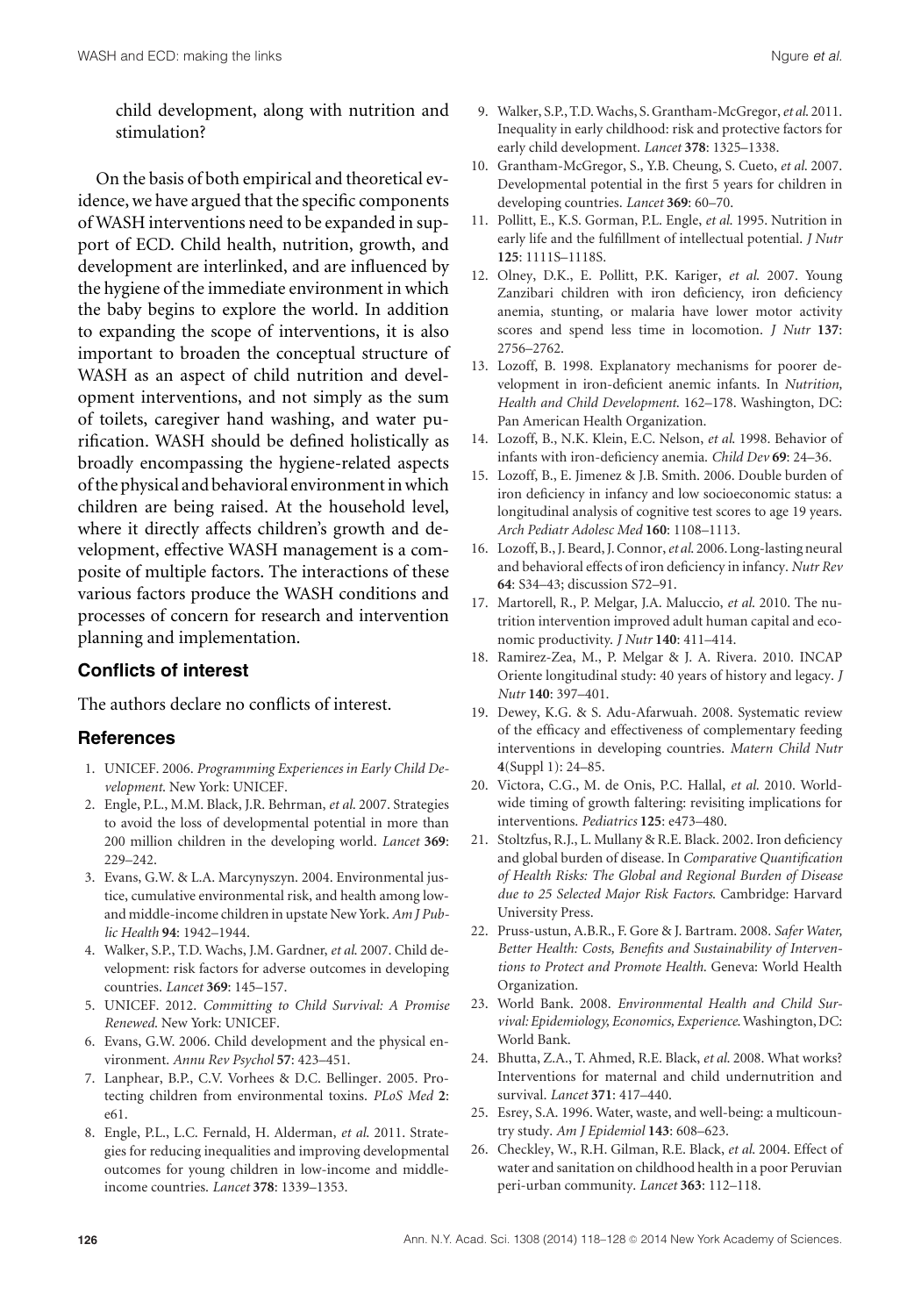- 27. Lin, A., B.F. Arnold, S. Afreen, *et al*. 2013. Household environmental conditions are associated with enteropathy and impaired growth in rural Bangladesh. *Am J Trop Med Hyg* **89**: 130–137.
- 28. Daniels, D.L., S.N. Cousens, L.N. Makoae & R.G. Feachem. 1991. A study of the association betweenimproved sanitation facilities and children's height in Lesotho. *Eur J Clin Nutr* **45**: 23–32.
- 29. Magnani, R.J., N.B. Mock, W.E. Bertrand & D. C. Clay. 1993. Breast-feeding, water and sanitation, and childhood malnutrition in the Philippines. *J Biosoc Sci* **25**: 195–211.
- 30. Esrey, S.A., J.P. Habicht & G. Casella. 1992. The complementary effect of latrines and increased water usage on the growth of infants in rural Lesotho. *Am J Epidemiol* **135**: 659–666.
- 31. Merchant, A.T., C. Jones, A. Kiure, *et al*. 2003. Water and sanitation associated with improved child growth. *Eur J Clin Nutr* **57**: 1562–1568.
- 32. Ejemot-Nwadiaro RIE, J.E., M.M. Meremikwu & J.A. Critchley. 2008. Hand washing for preventing diarrhoea. *Cochrane Database Syst Rev* **23**: CD004265.
- 33. Luby, S.P., M. Agboatwalla, J. Painter,*et al*. 2006. Combining drinking water treatment and hand washing for diarrhoea prevention, a cluster randomised controlled trial. *Trop Med Int Health* **11**: 479–489.
- 34. Bowen, A., M. Agboatwalla, S. Luby, *et al*. 2012. Association between intensive handwashing promotion and child development in Karachi, Pakistan: a cluster randomized controlled trial. *Arch Pediatr Adolesc Med* **166**: 1037–1044.
- 35. Allen, L.H., A.Chavez & G.H. Pelto. 1987.*TheMexico Project. Collaborative Research Support Program on Food Intake and Human Function. Final Report*. 398 Storrs, CT: University of Connecticut.
- 36. Ngure, F. 2012. *Environmental Hygiene, Food Safety and Growth in Less than Five Year Old Children in Zimbabwe and Ethiopia*. 133 Ithaca: Cornell University.
- 37. Fenn, B., A.T. Bulti, T. Nduna, *et al*. 2012. An evaluation of an operations research project to reduce childhood stunting in a food-insecure area in Ethiopia. *Public Health Nutr* **15**: 1746–1754.
- 38. Humphrey, J.H. 2009. Child undernutrition, tropical enteropathy, toilets, and handwashing. *Lancet* **374**: 1032–1035.
- 39. Libby, D.A. & P.J. Schaible. 1955. Observations on growth responses to antibiotics and arsonic acids in poultry feeds. *Science* **121**: 733–734.
- 40. Coates, M.E., R. Fuller, G.F. Harrison,*et al*. 1963. A comparison of the growth of chicks in the Gustafsson germ-free apparatus and in a conventional environment, with and without dietary supplements of penicillin. *Br J Nutr* **17**: 141–150.
- 41. Klasing, K.C. & B.J. Johnstone. 1991. Monokines in growth and development. *Poult Sci* **70**: 1781–1789.
- 42. Klasing KCj, B.J., B.N. Benson. 1991. Implications of an immune response on growth and nutrient requirements of chicks. In *Recent Advances in Animal Nutrition*. W.C. Haresign & D.J.A. Cole, Eds.: 135–146. Oxford: Butterworth-Heinemann.
- 43. Solomons, N.W., M. Mazariegos, K.H. Brown & K. Klasing. 1993. The underprivileged, developing country child: envi-

ronmental contamination and growth failure revisited. *Nutr Rev* **51**: 327–332.

- 44. Lunn, P.G., C.A. Northrop-Clewes & R.M. Downes. 1991. Intestinal permeability, mucosal injury, and growth faltering in Gambian infants. *Lancet* **338**: 907–910.
- 45. Campbell, D.I., M. Elia & P.G. Lunn. 2003. Growth faltering in rural Gambian infants is associated with impaired small intestinal barrier function, leading to endotoxemia and systemic inflammation. *J Nutr* **133**: 1332–1338.
- 46. Haghighi, P. & P.L.Wolf. 1997. Tropical sprue and subclinical enteropathy: a vision for the nineties. *Crit Rev Clin Lab Sci* **34**: 313–341.
- 47. Weiss, G. & L.T. Goodnough. 2005. Anemia of chronic disease. *N Engl J Med* **352**: 1011–1023.
- 48. Curtis, V., S. Cairncross & R. Yonli. 2000. Domestic hygiene and diarrhoea – pinpointing the problem. *Trop Med Int Health* **5**:22–32.
- 49. Marquis, G.S., G. Ventura, R.H. Gilman, *et al*. 1990. Fecal contamination of shanty town toddlers in households with non-corralled poultry, Lima, Peru. *Am J Public Health* **80**: 146–149.
- 50. Ngure, F.M., J.H. Humphrey, M.N. Mbuya, *et al*. 2013. Formative research on hygiene behaviors and geophagy among infants and young children and implications of exposure to fecal bacteria. *Am J Trop Med Hyg* **89**: 709–716.
- 51. Simango, C. 2006. Prevalence of Clostridium difficile in the environment in a rural community in Zimbabwe. *Trans R Soc Trop Med Hyg* **100**: 1146–1150.
- 52. Pickering, A.J., T.R. Julian, S.J. Marks, *et al*. 2012. Fecal contamination and diarrheal pathogens on surfaces and in soils among Tanzanian households with and without improved sanitation. *Environ Sci Technol* **46**: 5736–5743.
- 53. Islam, M.S., Z.H. Mahmud, P.S. Gope, *et al*. 2013. Hygiene intervention reduces contamination of weaning food in Bangladesh. *Trop Med Int Health* **18**: 250–258.
- 54. Toure, O., S. Coulibaly, A. Arby, *et al*. 2013. Piloting an intervention to improve microbiological food safety in Peri-Urban Mali. *Int J Hyg Environ Health* **216**: 138–145.
- 55. Islam, M.A., T. Ahmed, A.S. Faruque, *et al*. 2012. Microbiological quality of complementary foods and its association with diarrhoeal morbidity and nutritional status of Bangladeshi children. *Eur J Clin Nutr* **66**: 1242–1246.
- 56. Kung'u, J.K., K.J. Boor, S.M. Ame, *et al*. 2009. Bacterial populations in complementary foods and drinking-water in households with children aged 10–15 months in Zanzibar, Tanzania. *J Health Popul Nutr* **27**: 41–52.
- 57. Harvey, S.A., P.J. Winch, E. Leontsini, *et al*. 2003. Domestic poultry-raising practices in a Peruvian shantytown: implications for control of *Campylobacter jejuni*-associated diarrhea. *Acta Trop* **86**: 41–54.
- 58. Levitsky, D.A. & R.H. Barnes. 1972. Nutritional and environmental interactions in the behavioral development of the rat: long-term effects. *Science* **176**: 68–71.
- 59. Pollitt, E., K.S. Gorman, P.L. Engle, *et al*. 1993. Early supplementary feeding and cognition: effects over two decades. Monographs of the Society for Research in Child Development. Serial No. 235, 58, No. 7.
- 60. Inter-Agency Taskforce on HIV and ECD. 2012. The Essential Package: Holistically Addressing the Needs of Young